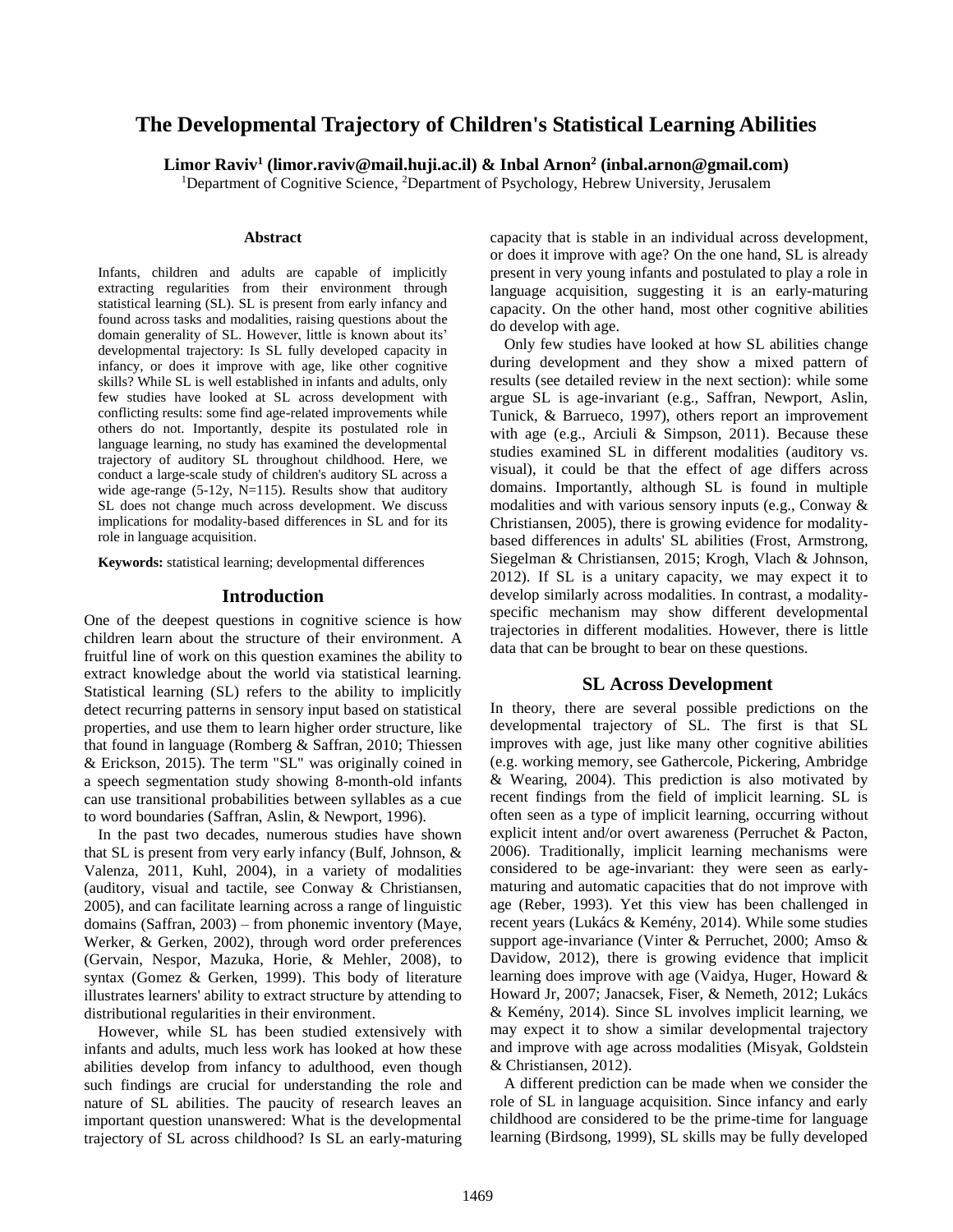in infancy and not improve with age, a claim supported by the presence of SL in newborns (Bulf, Johnson, & Valenza, 2011). Such age invariance would be in line with Reber's claim that some implicit learning mechanisms are earlymaturing. A recent fMRI study suggests that auditory SL may even become worse with age. McNealy, Mazziotta & Dapretto (2011) found an age-related decrease in sensitivity to weak statistical cues: younger children showed better sensitivity to low transitional probabilities compared to older children and adults. They suggest that this age-related decrease may help explain adults' worse language learning skills. Under this account, auditory SL skills may even show a negative age effect and deteriorate with age.

A third, more nuanced, prediction on the effect of age on SL takes into account modality-based differences. The fact that SL is found in multiple sensory modalities suggests it is domain general mechanism that works similarly on different kinds of input, linguistic and nonlinguistic (Saffran & Thiessen, 2007; Kirkham, Slemmer & Johnson, 2002; Saffran, Pollak, Seibel & Shkolnik, 2007). This idea receives support from the correlation between visual SL and auditory linguistic measures (Shafto et al., 2012). However, there is growing evidence of differences in learning between the auditory and visual domains that are more consistent with a modality-sensitive model of SL (Frost et al., 2015).

On an individual level, performance on auditory and visual SL tasks is not correlated, indicating they may tap onto different abilities (Siegelman & Frost, 2015). There also seem to be qualitative differences in learning across modalities, though studies differ in which modality shows better learning: Siegelman & Frost (2015) found that adults were better in the visual domain, while other studies found that adults showed better learning in the auditory domain (Conway & Christiansen, 2005; Saffran, 2002). This difference may also be modulated by constraints involving presentation rate: increasing stimuli presentation rate led to better learning the auditory domain, but worse learning in the visual domain (Emberson, Conway & Christiansen, 2011). One way of reconciling these findings is by characterizing SL as a domain general mechanism that applies similar computational principles to all input types but that is nevertheless modality-specific in that it reflects the particular constraints and perceptual biases imposed by different sensory input (Frost et al. 2015).

From a developmental perspective, age may affect learning differently in the visual and auditory domains. In particular, given its role in language acquisition, auditory SL may change less with age (or not at all) compared to visual SL. Such a finding would provide support for the modality-sensitive nature of SL. Yet there is currently very little empirical evidence to support any of these predictions or distinguish between them. To date, only few studies have examined the effect of age on SL, and they display a mixed pattern of results. Interestingly, some of the differences could be modality related.

In the visual domain, two studies that compared children and adults on the same task found no effect of age. Bertels, Boursain, Destrebecqz, & Gaillard (2015) report that children (aged 9 to 12) performed similarly to adults on a visual SL task. Jost, Conway, Purdy, Walk, & Hendricks (2015) found similar ERP patterns during a visual SL task among younger children (8-year-olds), older children (11 year-olds) and adults. Infants' visual SL also does not seem to change between 2- and 8-months (Kirkham et al., 2002). Overall, these findings seem to point to age-invariance in visual SL. However, they are based on quite small samples, examine a relatively narrow slice of development and compare groups of children in given ages rather than examining age as a continuous factor, all of which may mask the effect of age on performance (Arciuli & van Kos Torkisden, 2012; Bertals et al., 2015). Accordingly, a more comprehensive study of visual SL across development did find clear age-related improvement: Arciuli & Simpson (2011) examined visual SL in 183 children between the ages of 5 and 12 and found that older children showed significantly better learning. This single comprehensive study suggests that visual SL does in fact improve with age.

Crucially, even less work examined SL across development in the auditory domain, despite its postulated role in language acquisition. Only one study compared children and adults on the same auditory task and reported age-invariance: Saffran et al. (1997) found no difference in auditory SL between 6-year-olds and undergraduate students, with both age groups showing similar learning. This is somewhat surprising given that auditory grammar learning (AGL) improves with age, with adults showing better learning than six and nine-year-olds (Saffran, 2001). Studies on auditory SL during infancy also suggest agerelated changes in early development. Specifically, infants' auditory learning biases change between 8- and 10-months (Emberson, Misyak, Schwade, Christiansen & Goldstein, 2015), and they show improved auditory SL abilities between 12- and 15-months (Gómez & Maye, 2005).

In sum, while Arciuili & Simpson's (2011) findings suggest that visual SL improves throughout development, the only study to compare auditory SL in children and adults found no difference between them. One possibility is that age does affect SL in the auditory modality as well, but that this pattern is not detected when using relatively small samples and comparing only one age group to adults (as in Saffran et al., 1997). Alternatively, it is possible that there are fundamental differences between visual and auditory SL that are also reflected in different developmental trajectories across modalities. In particular, SL may improve less in the auditory domain, or even show age invariance across childhood. These possibilities are hard to evaluate given the existing literature, as no study has examined auditory SL across development in a comprehensive way as was done in the visual domain by Arciuli & Simpson (2011).

# **The Current Study**

To test the different predictions on the effect of age on auditory SL, we conducted the first large-scale, crosssectional study of children's performance on an auditory SL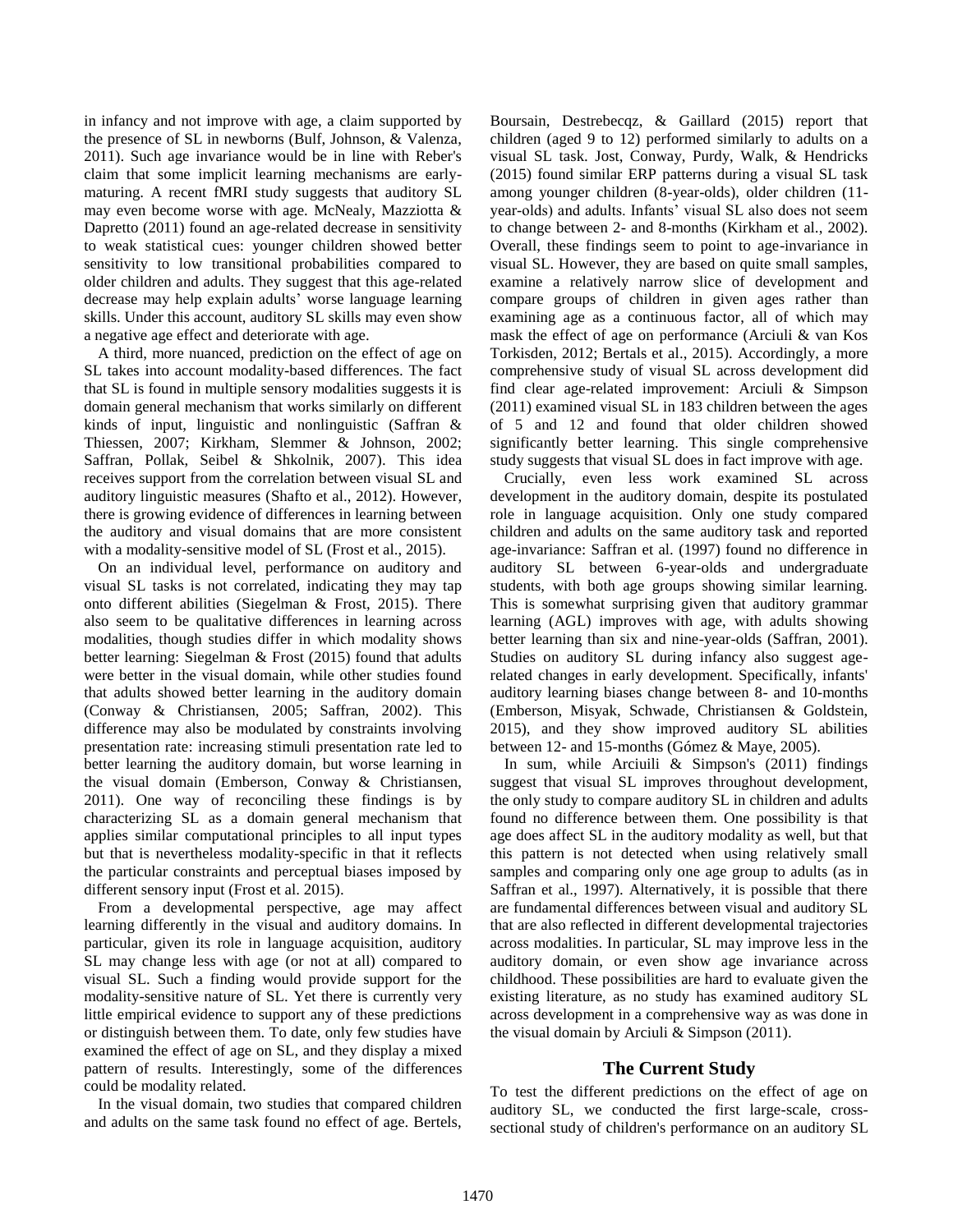task (ASL) across a wide age-range (5-12y). We ask whether performance is affected by age, and if so - then how: will auditory SL abilities improve across development as found in the visual domain, or will they show a different developmental trajectory?

# **Method**

Our task was closely modeled on the classic segmentation task from Saffran et al. (1996). The task was completely computerized, with a human experimenter sitting by the children and providing them with verbal instructions.

## **Participants**

115 children (age range: 5-12y, mean age: 8:3y, 63 boys and 52 girls). All children were visitors at the Bloomfield Science Museum in Jerusalem and were recruited for this study as part of their visit to the Israeli Living Lab. All participants received a small educational reward in return for participation. Parental consent was obtained for all children. All children were native Hebrew speakers, and none of them had known language or learning disabilities.

# **Materials**

The auditory stimuli consisted of a synthesized "alien" language, containing 5 unique tri-syllabic words (made up of 15 different syllables): "*dukame*", "*gedino*", "*kimuga*", "*nalobi*" and "*tobelu*". All words were synthesized using the PRAAT software in order to control for syllable duration and frequency. Average word length was 850ms. The words were concatenated together in a semi-randomized order (with the constraint that no word will appear twice in a row) to create an auditory familiarization stream. In this stream, the transitional probabilities (TPs) between syllables within a word was always 1, while the TPs between words were 0.25 (because syllables were not repeated across words). The exposure phase lasted 2;20 minutes, with each word repeated 32 times. Importantly, there were no breaks between words and no prosodic or co-articulation cues in the stream to indicate word boundaries.

The test phrase included 25 two alternative forced-choice trials (2AFC), in which participants heard two possible "words" (separated by 500ms), and had to choose which one sounds more like the language they just heard. On each trial, participants heard a real word (like "*dukame*") either followed or preceded by a foil word. Foil words were constructed by taking the first syllable from one word, followed by the second syllable form another word, and the third syllable from a third word. Thus, each syllable in the foil words appeared in a similar position in real words, but with different surrounding syllables (for example, "*kilome*" or "*dubega*"). This created a difference in the statistical properties of the words and foils: while the TPs between every two adjacent syllables within a word are 1, the TPs between every two syllables in a foil test item are 0, as participants never heard these syllables one after the other during familiarization. If participants learn the statistical properties of the syllables in the stream, they should be able to distinguish between words and foils. The possible score on this task ranged from 0% accuracy (0/25 trails correct) to 100% (25/25 trails correct).

# **Procedure**

Children were told they are about to hear an alien language, and were then exposed to the familiarization stream using isolating headphones. A picture of an alien in a spaceship appeared on the screen during the entire duration of the familiarization stream. Following exposure, children were told that they are about to hear an alien who is not a good speaker of the alien language, and that they must help him by telling him which of the two words he will say sounds more like the alien language they just heard.

The 25 test trails were presented to children in random order (with the constraint that the same word/foil will not appear in two consecutive trails). The order of words and foils on each trial was also randomized, so that half the trials were word-first trials (the word was heard before the foil) and half were foil-first trials (the foil was heard before the word). After hearing both possibilities, children were asked to press either '1' or '2' according to whether they thought the correct word was the first or the second they heard. In case children felt they didn't know the answer, the experimenter encouraged them to try and guess what sounds more familiar according to the alien language they heard. At the end of the task, the experimenter thanked the child for helping the alien learn the language, and showed them to the prize basket to pick their reward for participation.

# **Results**

As a group, children showed learning in the auditory task with a mean accuracy score of 55%, which is significantly above chance  $(t(114)=4.74, SE=1, p<0.0001)$ . Figure 1 shows children's mean performance on the task as a function of age (in half years): age seems to affect performance with older children showing better accuracy. To test for significance, we used a mixed-effect logistic regression model. Our dependent binominal variable was success in a single ASL test trial (see Table 1a). The model included fixed effects for age (in half years) and trial number as centered continuous factors, order of appearance in the test (word-first trials vs. general mean, deviation coding) and gender (females vs. general mean, deviation coding). Following Barr et al. (2013), the model had the maximal random effects structure that would converge, including random intercepts for participants and items, by-participant slopes for trial number and order of appearance, and byitems slopes for age and order of appearance.

The model showed that age had a significant positive effect on performance, with older children displaying better accuracy ( $β=0.05$ , SE=0.02, p<0.05). The effect of gender was not significant ( $\beta$ =-0.05, SE=0.04, p>0.1). Trial number was also not a significant predictor of accuracy (β=-0.004,  $SE=0.005$ ,  $p>0.1$ ), confirming that no learning (or unlearning) was happening during the test phase itself, despite the repetitions of both foils and words.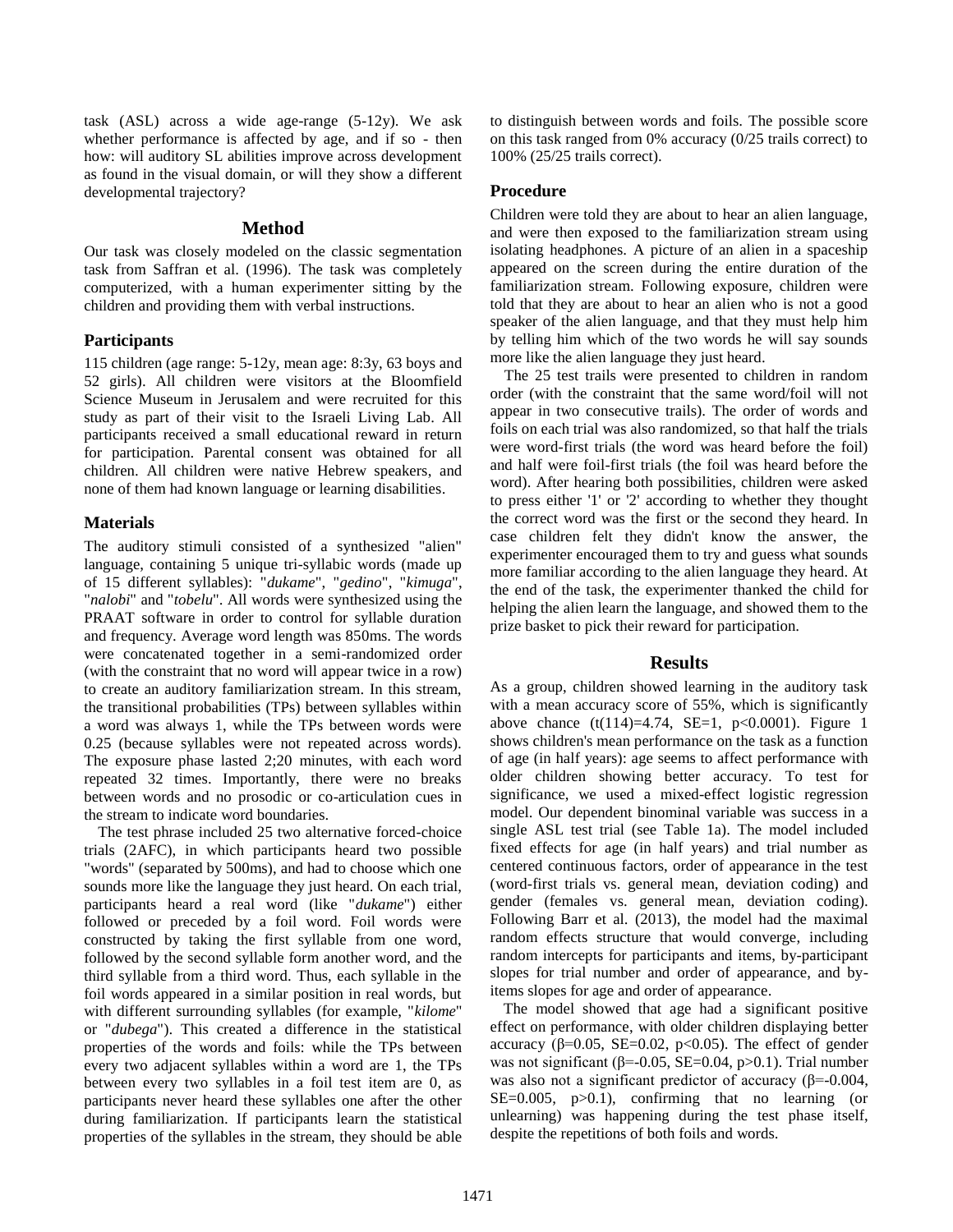Interestingly, order of appearance in the test highly affected performance, with better accuracy on word-first trials ( $\beta$ =0.15, SE=0.03, p<0.001). Thus, children were better in trials where the real word was heard before the foil. Since the order of presentation was counter-balanced this could not reflect a preference for pressing 1 or 2. The advantage for word-first trials could reflect the "interval bias" found in 2AFC tasks in which the first word is used as a baseline for assessing the "wordness" of the next item (Einhom & Hogarth, 1981; García-Pérez & Alcalá-Quintana, 2011).

These results suggest that auditory SL improves with age. However, a somewhat different pattern emerged when we examined participants' performance in different age bins<sup>1</sup> (matched in number of participants, see Table 2).



Figure 1: Accuracy in the task by age (in half years). *Each dot represents an accuracy score (ranging from 0% to 100%) shown by one (or more) participants in the relevant age range (size corresponds to the number of participants with this score). For example, some 8-year-olds were 60% accurate while others were 80% accurate. The plotted blue line represents the linear regression line, with the standard confidence interval appearing in gray. The black line represents the 50% chance level*.

Table 1a: regression model for ASL (ages 5-12y)

|                            | <b>Estimate</b> | <b>Std. Error</b> | z value    | <i>p</i> -value |
|----------------------------|-----------------|-------------------|------------|-----------------|
| (Intercept)                | 0.198826        | 0.043712          | 4.548545   | $< .001$ ***    |
| Age                        | 0.056382        | 0.02222           | 2.537491   | $-.05*$         |
| <b>Trial Number</b>        | $-0.00402$      | 0.005519          | $-0.72823$ | > .1            |
| <b>Order of Appearance</b> | 0.156133        | 0.039387          | 3.964068   | $< .001$ ***    |
| Gender                     | $-0.05032$      | 0.042881          | $-1.17336$ | > 1             |

Table 2: ASL Accuracy by Age Bins

|                      | N<br><b>Mean VSL score</b> |       | p-value      |  |
|----------------------|----------------------------|-------|--------------|--|
| Age Group 5 to 6     | 21                         | 48%   | > 1          |  |
| Age Group 6.5 to 8   | 38                         | 56%   | $< .01$ **   |  |
| Age Group 8.5 to 10  | 32                         | 55%   | $-.05*$      |  |
| Age Group 10.5 to 12 | 24                         | 59.5% | $-.001$ ***  |  |
| All Children         | 115                        | 55%   | $< .001$ *** |  |

<sup>1</sup> We applied age bins only for means of presenting the data, yet used age as a continuous factor (in half years) in all our analyses.

 $\overline{a}$ 

We found that children in the youngest age group (ages five to six) did not show significant learning: unlike children in all other age groups, their performance did not differ from chance  $(M=48\%, t(20)=0.786, SE=2, p=0.44)$ . This is also reflected in Figure 1, which shows that the majority of children aged 6 and below are performing at chance level (we will address this issue in the discussion).

We therefore conducted a second analysis to see if the effect of age on performance was driven by the inclusion of the youngest age group that showed no learning. We ran an additional model with a similar effects structure using the data obtained only from children older than 6, excluding the 21 children in the youngest age bin (Table 1b).

As suspected, the effect of age disappeared in the new model: without the youngest group of children, who showed chance-level performance, age was no longer predicative of accuracy ( $\beta$ =0.02, SE=0.02, p>0.1). That is, auditory SL did *not* show an improvement between the ages of 6.5 and 12, a significant developmental window. In line with previous reports (Saffran et al. 1997), this finding suggests that auditory SL is a rather stable, age-invariant capacity across childhood, at least after age 6.

Table 1b: regression model for ASL (ages 6.5-12y)

|                            | <b>Estimate</b> | <b>Std. Error</b> | z value    | <i>p</i> -value |
|----------------------------|-----------------|-------------------|------------|-----------------|
| (Intercept)                | 0.266438        | 0.051252          | 5.198571   | $-.001$ ***     |
| Age                        | 0.022181        | 0.029971          | 0.740099   | > .1            |
| <b>Trial Number</b>        | $-0.00586$      | 0.006286          | $-0.93166$ | > 0.1           |
| <b>Order of Appearance</b> | 0.159104        | 0.04499           | 3.536454   | $< 0.01$ ***    |
| Gender                     | $-0.04966$      | 0.047842          | $-1.03799$ | > .1            |

## **Discussion**

Our study shows that auditory SL did not improve with age after excluding the youngest age group of children (aged 6 and below), who performed at chance. Even though we initially found an age-related improvement in the task, our second analysis showed that this effect was driven by the youngest group of children, who simply did not show learning. After excluding this group, we found no significant change in children's auditory SL skills across development (between the ages of 6.5 to 12y). This result differs from the findings of Arciuli & Simpson (2011), who reported an improvement with age in the visual domain, and is in line with Saffran et al. (1997), who found ageinvariance in the auditory domain when comparing six-yearolds to adults on a similar auditory segmentation task. That is, auditory SL, unlike visual SL, seems to be age invariant.

The finding that auditory SL is age-invariant across development is supportive of Reber's claim that some implicit learning mechanisms, presumably those that are used early in life may not be affected by age. The ageinvariance seen in this study is consistent with the postulated role of auditory SL in language acquisition (e.g., Saffran et al., 1996), and the fact that language learning skills are at their prime during infancy and early childhood (Birdsong, 1999).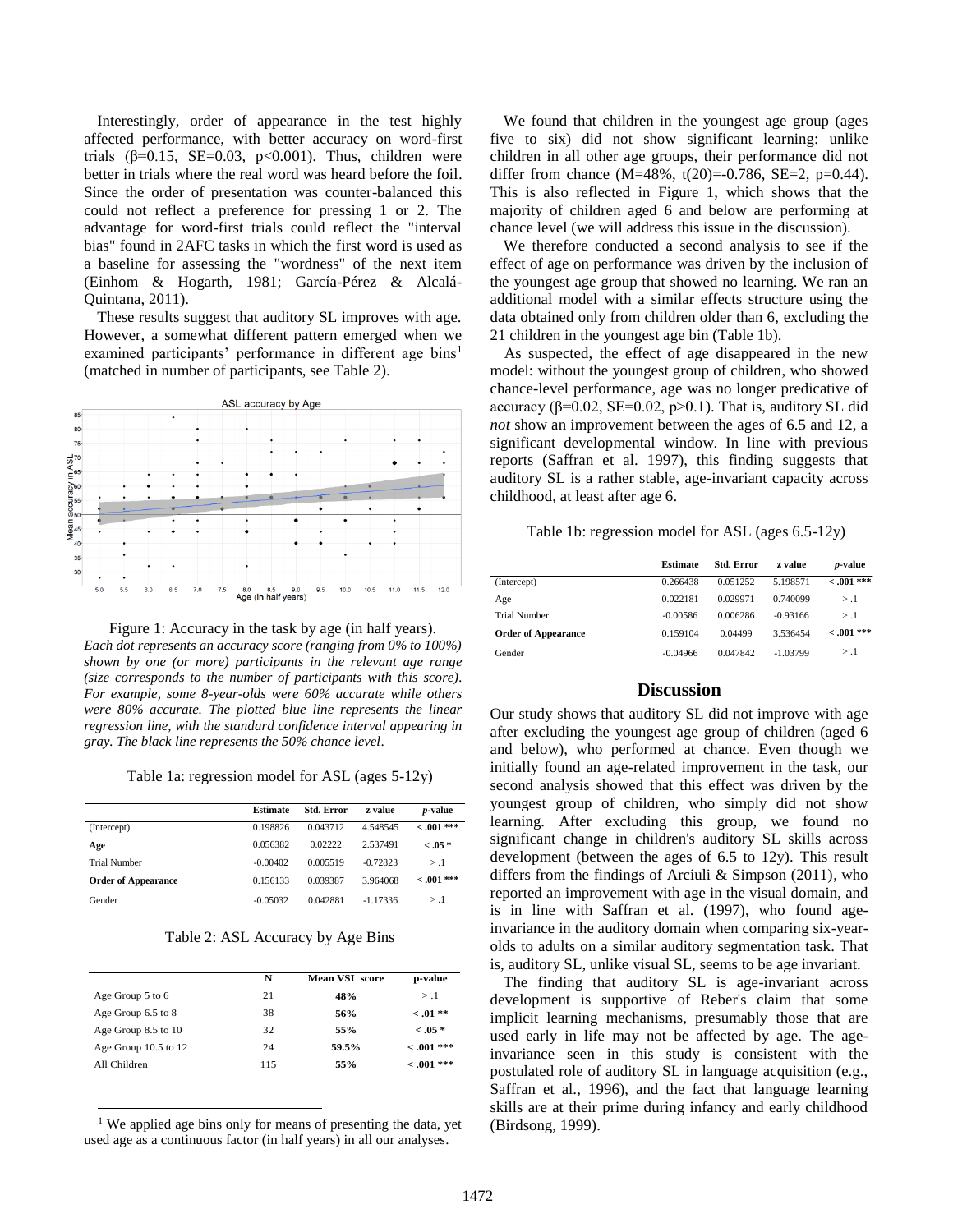Our findings also points to modality-based differences in the developmental trajectory of SL abilities: unlike visual SL (Arciuli & Simpson, 2011), auditory SL did not change during development. This finding also strengthens the claim that the improvement reported in the visual domain by Arciuili & Simpson (2011) reflects true changes in SL, and is not merely the result of general improvement in other cognitive abilities related to task performance (e.g., attention, working memory). If the improvement in visual SL was caused by the maturation of other cognitive skills, we would expect a parallel pattern across domains, which is not the case. Taken together, our study supports modalitysensitive models of SL where the type of stimuli has an effect on learning (Frost et al., 2015).

Importantly, not enough is known about the nature of the difference between modalities as no direct comparison was made between auditory and visual SL in children using tasks with similar input statistics. Our task differed from that of Arciuli & Simpson (2011) in having five words compared to four visual triplets: while it is possible this affected the results, it is unlikely to have caused the effect of age to disappear. If anything, the boundaries between words are more marked in our study (because of the larger number of words). Nevertheless, to comprehensively assess possible modality-based differences in the developmental trajectory of SL skills, a direct comparison should be made between auditory and visual SL skills using similar populations, similar designs, similar statistical properties of the input, similar exposure and preferably the same children performing both tasks to detect correlations in learning across domains.

Our results are limited in an important respect: we found that children below 6 did not show any explicit learning in our task. Since infants do exhibit significant learning in ASL when using more implicit tasks (e.g, Saffran et al., 1996), it is possible the youngest children are capable of learning the auditory regularities but fail in manifesting this knowledge using more explicit tasks. Children under six may be too young to exhibit their implicit knowledge and/or to understand the verbal instructions given to them. Indeed, studies show that it is significantly harder for young children to learn an artificial language in laboratory settings, resulting in inferior performance overall (Ferman & Karni, 2010; Folia et al., 2010). Consequently, more implicit tasks should be used in future studies with younger children (before age 6).

Such findings – from early childhood – are crucial in understanding the developmental trajectory of auditory SL. This time period is the one in which children's language skills develop the most, and in which many other cognitive changes occur. It could be that auditory SL skills only improve until a certain period in childhood and remain steady from that point on. In other words, auditory SL may be fully developed by the first year of life, or may develop only during early childhood.

## **Conclusions**

The results of this study suggest that auditory statistical learning does not improve with age during childhood, but is at adult capacity by age six. This finding suggests that auditory SL is an early-maturing and stable capacity in an individual. However, more research is required to (a) examine whether SL abilities in different modalities are affected differently by age, and (b) examine the developmental trajectory or SL from infancy to early childhood. Future work should compare the developmental trajectories of auditory and visual learning across development using similar tasks, and studies with younger children should employ more implicit tests.

## **References**

- Amso, D., & Davidow, J. (2012). The development of implicit learning from infancy to adulthood: item frequencies, relations, and cognitive flexibility. Developmental Psychobiology, 54(6), 664-673.
- Arciuli, J., & Simpson, I. C. (2011). Statistical learning in typically developing children: the role of age and speed of stimulus presentation. *Developmental Science*, 14(3), 464- 473.
- Arciuli, J., & von Koss Torkildsen, J. (2012). Advancing our understanding of the link between statistical learning and language acquisition: The need for longitudinal data. *Frontiers in Psychology*, *3*(AUG), 1–9.
- Barr, D. J., Levy, R., Scheepers, C., & Tily, H. J. (2013). Random effects structure for confirmatory hypothesis testing: Keep it maximal. Journal of memory and language, 68(3), 255-278.
- Bertels, J., Boursain, E., Destrebecqz, A., & Gaillard, V. (2015). Visual statistical learning in children and young adults: how implicit? *Frontiers in Psychology*, *5*(January), 1–11.
- Birdsong, D. (Ed.). (1999). *Second language acquisition and the critical period hypothesis*. Routledge.
- Bulf, H., Johnson, S. P., & Valenza, E. (2011). Visual statistical learning in the newborn infant. *Cognition*, *121*(1), 127-132.
- Conway, C. M., & Christiansen, M. H. (2005). Modalityconstrained statistical learning of tactile, visual, and auditory sequences. *Journal of Experimental Psychology: Learning, Memory, and Cognition*, *31*(1), 24-39.
- Einhorn, H. J., & Hogarth, R. M. (1981). Behavioral decision theory: Processes of judgment and choice. *Journal of Accounting Research*, 1-31.
- Emberson, L. L., Conway, C. M., & Christiansen, M. H. (2011). Timing is everything: Changes in presentation rate have opposite effects on auditory and visual implicit statistical learning. The Quarterly Journal of Experimental Psychology, 64(5), 1021-1040.
- Emberson, L., Misyak, J. B., Schwade, J., Christiansen, M. H., & Goldstein, M. H. (2015). How abstract is Statistical learning? Comparing learning across visual and auditory perceptual modalities in infancy. Presented in *interdisciplinary advances in statistical learning*, Spain.